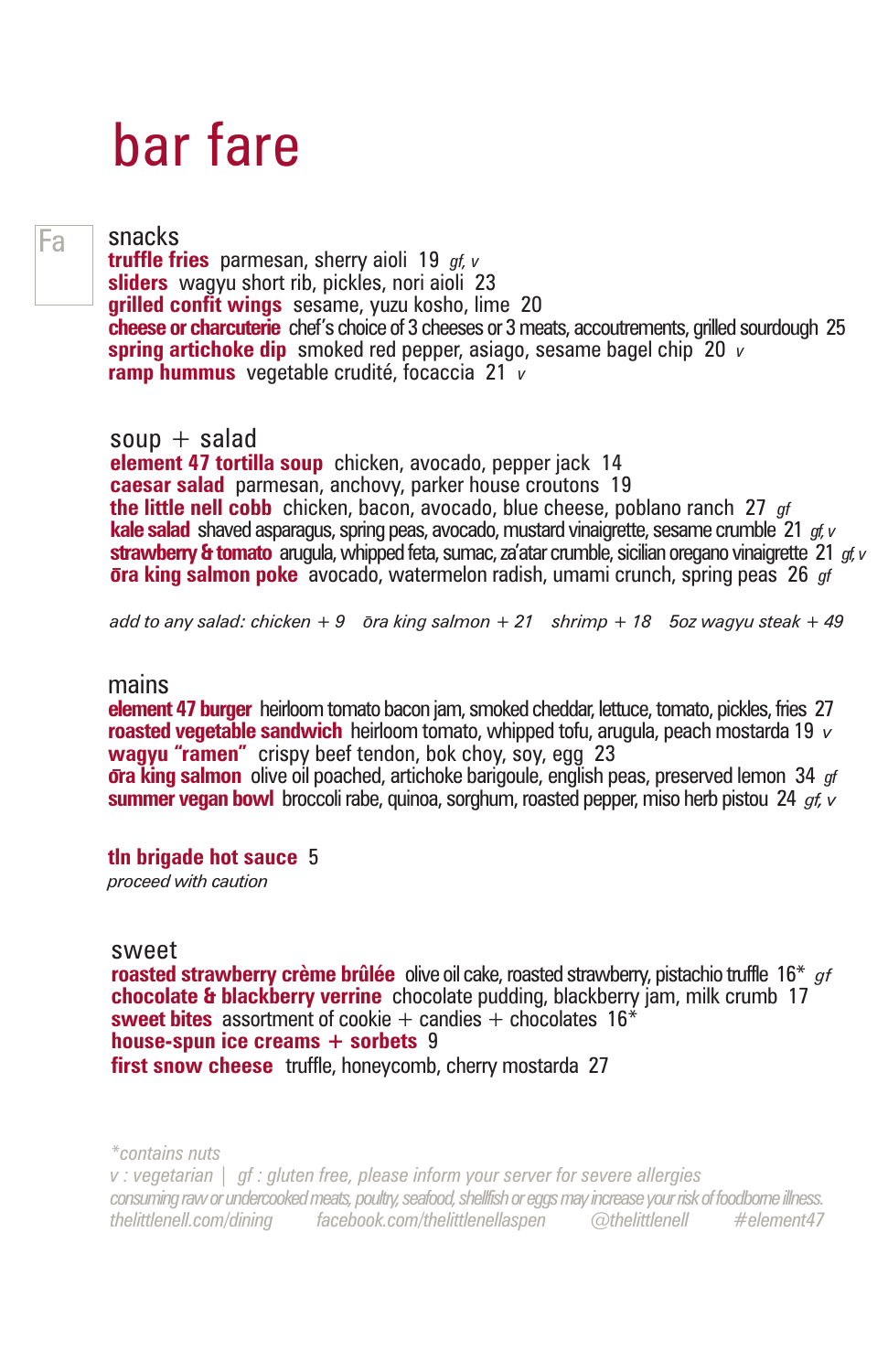# wines by the glass

Wi

| sparkling                                             | 5oz/8oz |
|-------------------------------------------------------|---------|
| bisol jeio prosecco docq nv                           | 15/24   |
| louis nicaise brut reserve champagne, nv              | 28/44   |
| billecart-salmon brut rosé champagne, france nv       | 40/60   |
| dom pérignon brut champagne, france '12               | 70/112  |
| krug grande cuvée 168ème édition champagne, france nv | 85/135  |

| white                                                                           | 5oz/8oz |
|---------------------------------------------------------------------------------|---------|
| maximin grünhaus riesling monopol feinherb mosel, germany '20                   | 12/18   |
| glissade chardonnay lodi, california '20                                        | 13/20   |
| familia torres albariño pazo das bruxas rías baixas '20                         | 14/22   |
| scarpetta <i>pinot grigio</i> friuli, italy '20                                 | 14/22   |
| weszeli grüner-veltliner terrafactum kamptal, austria '20                       | 15/24   |
| château peyrassol réserve des templiers rosé côtes de provence '19              | 15/24   |
| barmès-buecher pinot gris rosenberg alsace, france '18                          | 16/25   |
| val de mer chardonnay chablis france '20                                        | 18/28   |
| olivier leflaive chardonnay les sétilles burgundy, france '20                   | 20/30   |
| françois crochet sauvignon blanc sancerre, france '20                           | 20/30   |
| lewis cellars <b>chardonnay</b> napa valley chardonnay napa valley '20          | 29/45   |
| domaine pavelot <b>chardonnay</b> 1er cru sous frétille pernand-vergelesses '19 | 35/55   |
|                                                                                 |         |

#### **5oz/8oz** 10/16 13/20 14/22 15/24 15/24 16/25 20/30 22/35 25/40 25/40 28/44 30/48 40/64 red luigi bosca **malbec** *finca la linda* mendoza, argentina '20 glissade **pinot noir** lodi, california '19 glissade **cabernet sauvignon** lodi, california '20 benanti **nerello mascalese/cappuccio** *etna rosso doc* sicily '19 michel & stéphane ogier **grenache** *le temps est venu* côtes-du-rhône '18 jean-marc burgaud **gamay** *côte du py* morgon, beaujolais '20 as one cru **pinot noir** carneros, napa valley '18 g.d. vajra **nebbiolo** *albe* barolo, piedmont '17 mayacamas **cabernet sauvignon** *young vines* napa, california '18 lópez de heredia **tempranillo** blend *viña tondonia reserva* rioja, spain '10 prélude à grand-puy ducasse **bordeaux blend** *pauillac*, bordeaux '16 domaine simon-bize **pinot noir** savigny-les-beaune, france '19 schrader cellars **cabernet sauvignon** *double diamond* napa valley '18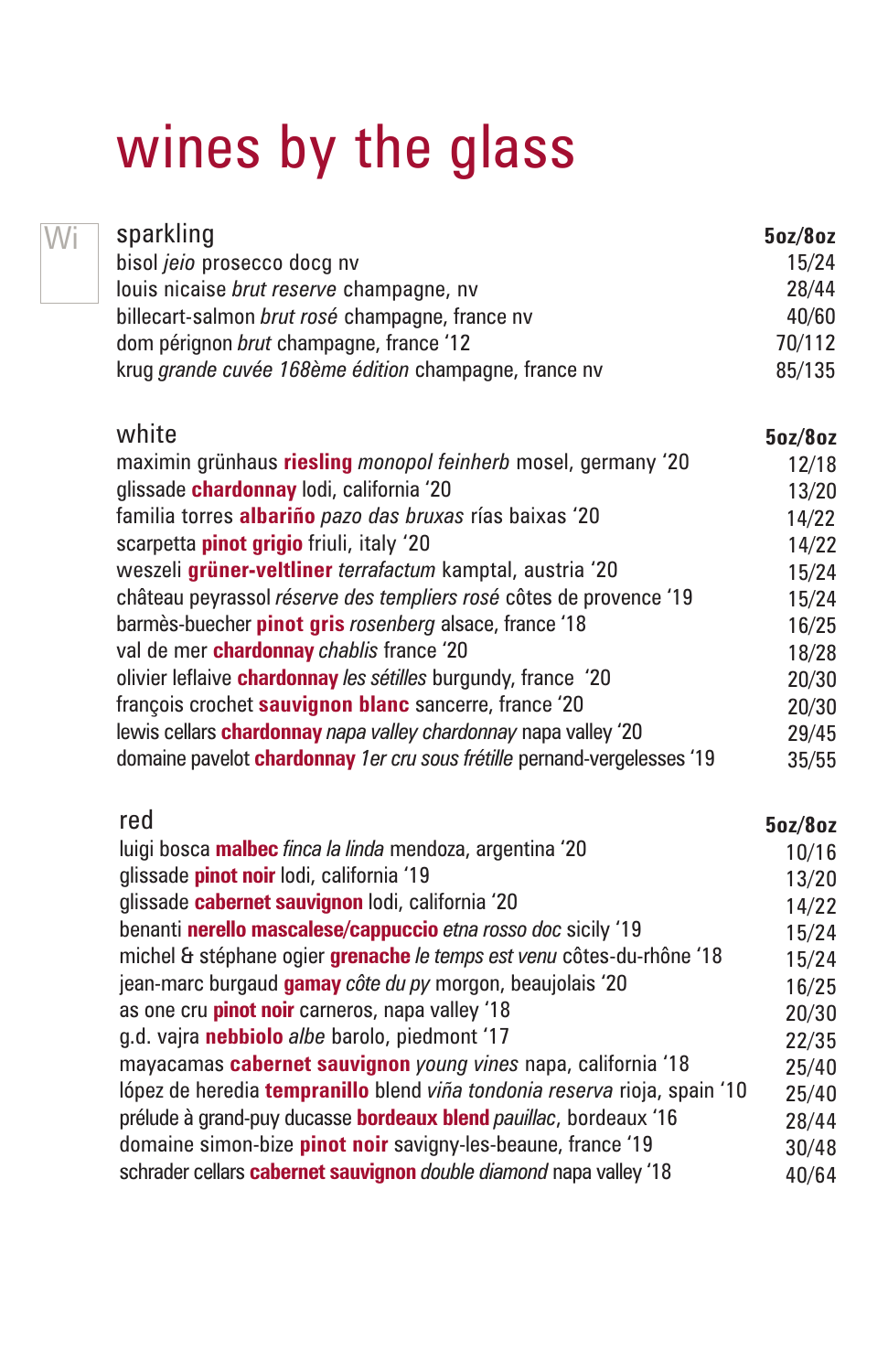# signature cocktails

Ct **cocktails** 

| gemini      | hendrick's gin, riesling soda, lemon 22                                    |
|-------------|----------------------------------------------------------------------------|
| libra       | bombay, lillet blanc, pamplemousse, velvet falemum, grapefruit, lemon 22   |
| aries       | casamigos reposado, jalapeño, solerno, lime, agave, passionfruit 22        |
| virgo       | bacardí white, fresh lime juice, strawberry syrup, prosecco 22             |
| capricorn   | belvedere, italicus, green chartreuse 22                                   |
| scorpio     | tito's, mr black, amaretto, pineapple juice, espresso 22                   |
| <b>leo</b>  | lalo, 400 conejos, crème de cacao, pineapple, banana, chocolate bitters 22 |
| sagittarius | bulleit rye, amaro montenegro, carpano antica, rumple minze, orange 22     |

## **elevated classic cocktails**

**the last word owl manhattan 1942 margarita michter's manhattan** ki no bi gin, green chartreuse v.e.p. green, luxardo, fresh lime 46 kentucky owl bourbon, carpano antica formula 72 don julio 1942, grand marnier centenaire, fresh lime, agave 88 michter's bourbon 10yr, carpano antica formula, bitters 110

Ev

### Vi **virgin libations**

| roaring fork cooler | strawberry, agave, basil, lemon 8                         |  |
|---------------------|-----------------------------------------------------------|--|
| island flowers      | hibiscus syrup, verjus, pineapple, black walnut bitters 8 |  |
| beck's              | alcohol free beer 8                                       |  |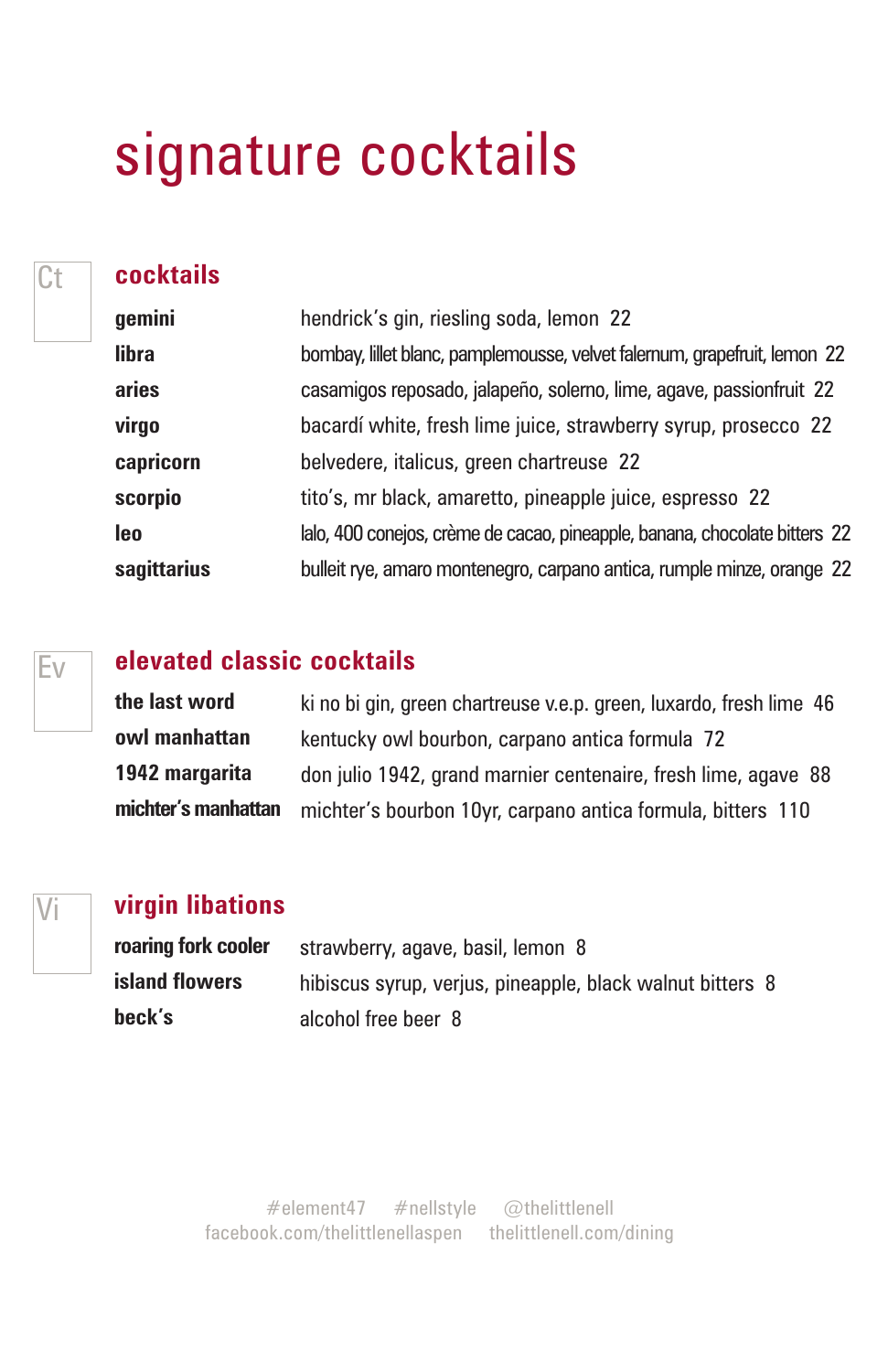# spirits

# Sp

| vodka                                                                       |                                        |
|-----------------------------------------------------------------------------|----------------------------------------|
| absolut<br>belvedere<br>chopin<br>grey goose<br>ketel one<br>lift<br>tito's | 14<br>15<br>18<br>15<br>15<br>14<br>15 |
|                                                                             |                                        |

### **gin**

| hendrick's<br>18<br>jin jiji india dry<br>ki no bi<br>14<br>28<br>ki no tea<br>26<br>monkey 47<br>24<br>tanqueray<br>14<br>tanqueray no. 10<br>19 |
|---------------------------------------------------------------------------------------------------------------------------------------------------|
|---------------------------------------------------------------------------------------------------------------------------------------------------|

### **rum**

| 10 cane            | 15              |
|--------------------|-----------------|
| bacardí            | 14              |
| þacardí gold       | 14              |
| bacardí ŏakheart   | 14              |
| barbancourt        | 16              |
| flor de caña 12vr  | 18              |
| flor de caña 18yr  | 24              |
| flor de caña 25ýr  | $\overline{55}$ |
| goslings           | 14              |
| ğoslinğs old rum   | 34              |
| ğoslinğs papa seal | 74              |
| myers′s            | 15              |
| ron zacapa 23yr    | 24              |
|                    |                 |

# beer

Br **can coors light, golden 9** can **can lager blonde** aspen brewing, aspen 9 **red ale** odell brewing, fort collins 9 **citra pale ale** upslope, boulder 10

### **bottle**

**tap** 

**amber ale** fat tire, ft. collins 8 **pilsner** stella artois, belgium 8 **lager** budweiser mo, st. louis 8 **lager** bud light mo, st. louis 8 **cerveza** corona, mexico 8

#### **tequila**

| 818 blanco<br>818 reposado<br>avion reserva 44 extra añejo<br>casamigos blanco<br>casamigos reposado<br>casamiğos añejo<br>casa del sol blanco<br>casa del sol reposado<br>casa dragones silver<br>casa dragones joven<br>clase azul plata<br>clase azul reposado<br>clase azul ultra<br>código blanco<br>código añejo<br>dobel maestro<br>don julio 1942<br>don julio real<br>espolòn silver<br>espolòn reposado<br>espolòn añejo<br>iose cuervo la familia<br>la adelita blanco<br>lalo blanco<br>lobos 1707 joven<br>lobos 1707 reposado<br>patrón silver<br>patrón sherry cask<br>patrón reposado<br>patrón añejo<br>patrón gran burdeos añejo<br>volcán šilver | 18<br>20<br>44<br>20<br>22<br>24<br>24<br>28<br>28<br>96<br>46<br>54<br>495<br>18<br>50<br>22<br>59<br>59<br>126<br>14<br>15<br>16<br>65<br>16<br>20<br>22<br>24<br>21<br>33<br>23<br>23<br>$\overline{2}5$<br>182<br>24 |
|---------------------------------------------------------------------------------------------------------------------------------------------------------------------------------------------------------------------------------------------------------------------------------------------------------------------------------------------------------------------------------------------------------------------------------------------------------------------------------------------------------------------------------------------------------------------------------------------------------------------------------------------------------------------|--------------------------------------------------------------------------------------------------------------------------------------------------------------------------------------------------------------------------|
| mezcal<br>400 conejos<br>casamigos mezcal<br>del maguey chichicapa<br>del mağuey wild tepextate<br>del maguey pechuga<br>del mağuey vida<br>dona vega                                                                                                                                                                                                                                                                                                                                                                                                                                                                                                               | 16<br>24<br>28<br>34<br>72<br>20<br>20                                                                                                                                                                                   |

**lager** mountain time, fort collins 8 **mexican lager** s.o.k. brewery x 10 **golden ale** boulder beer co, boulder 8 **pilsner** trumer pils, california 8 **apricot blonde** dry dock, aurora 9 **white ale** avery white rascal, boulder 8 **pale ale** dale's, oskar brewing co, lyon 9 **ipa** great divide brew co, denver 9 **porter** little mo' porter, poncha springs 9 **imperial porter** brewery x, california 14

22

#### **hard seltzer**

sombra mezcal

**seltzer** huckleberry, brewery x, 12oz, 5% abv 12 **seltzer** jungle juice, brewery x, 16oz, 10% abv 16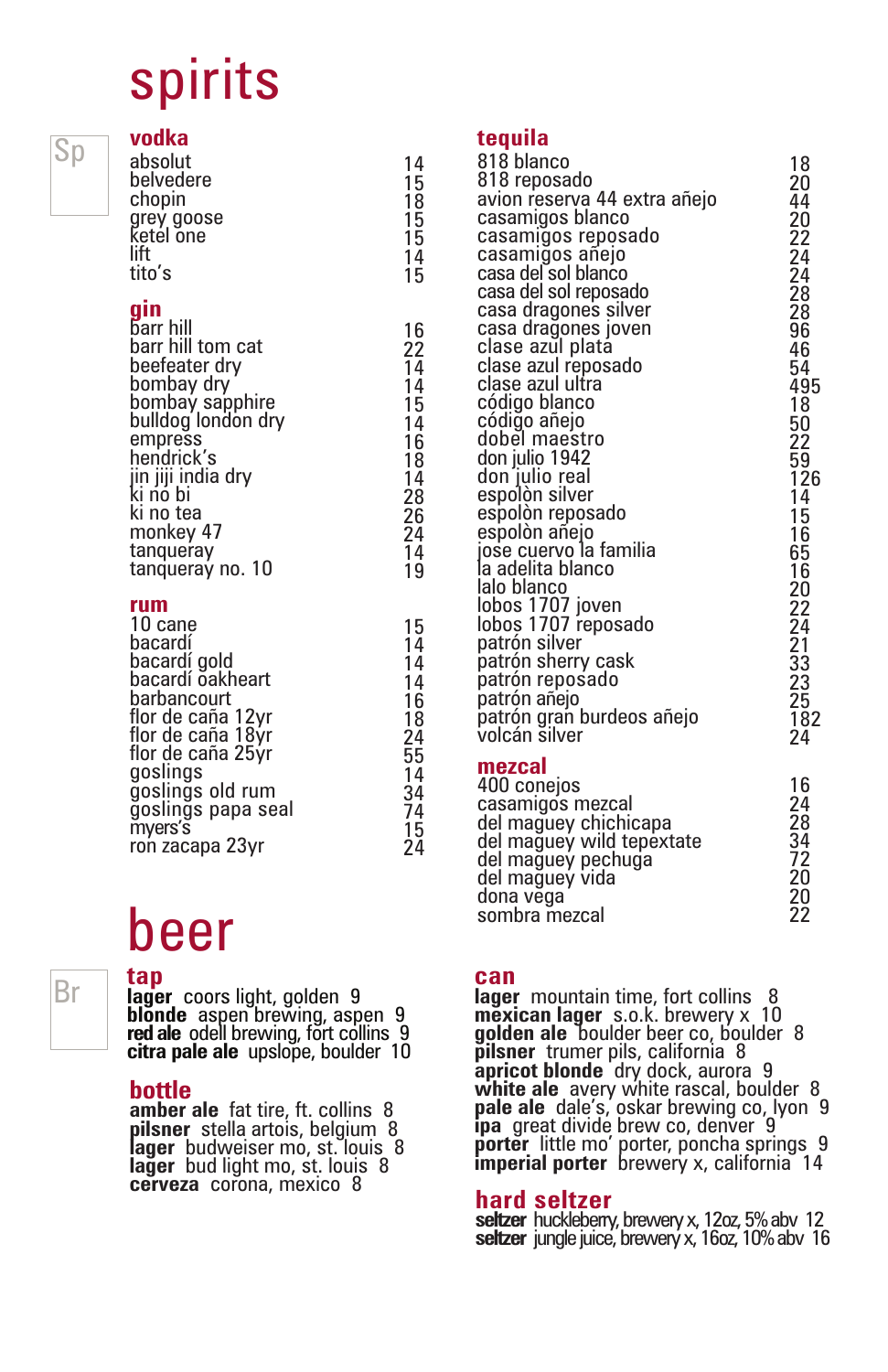# signature spirits

| Si | whiskey<br>akashi plum<br>angel's envy bourbon<br>baker′s                                                                                                                                                                                                                                              | 16<br>22<br>$\overline{18}$                                                                                             | scotch<br>adelphi<br>aultmore                                                                                                                                                                           |
|----|--------------------------------------------------------------------------------------------------------------------------------------------------------------------------------------------------------------------------------------------------------------------------------------------------------|-------------------------------------------------------------------------------------------------------------------------|---------------------------------------------------------------------------------------------------------------------------------------------------------------------------------------------------------|
|    | basil hayden's<br>blade + bow<br>buffalo trace<br>bulleit bourbon<br>bushmills<br>crown royal<br>duke bourbon<br>four roses small batch select<br>high west bourbon<br>jačk danieľs<br>jameson<br>iim beam<br>kentucky owl confiscated<br>kentucky owl 10yr<br>knob créek<br>lagavulin<br>māker's mark | $\overline{18}$<br>20<br>14<br>14<br>14<br>16<br>14<br>26<br>14<br>13<br>$\frac{13}{13}$<br>68<br>150<br>16<br>50<br>18 | speysia<br>balvenie<br>balvenie<br>craggann<br>dieutiddi<br>ğlenfiddio<br>ğlenfiddio<br>ğlenfiddio<br>glenfiddio<br>glenlivet<br>ğļenļivet<br>ğlenliyet<br>macallan<br>macallan<br>macallan<br>macallan |
|    | michter's us*1 bourbon<br>michter's us*1 american whiskey<br>michter's us*1 sour mash<br>michter's 10yr<br>michter's 20yr<br>michter's sour mash - 1.5oz<br>peerless small batch bourbon<br>red breast 12yr                                                                                            | 24<br>24<br>22<br>100<br>220<br>800<br>ŽŘ<br>24                                                                         | macallan<br>highlan<br>glenmora<br>glenmora<br>glenmora<br>glenmora<br>ŏban 14y                                                                                                                         |
|    | tin cup<br>woodford reserve<br>woodinville bourbon<br>willett pot still                                                                                                                                                                                                                                | 14<br>18<br>14<br>25                                                                                                    | islay<br>ardbeg <sub>1</sub><br>ļagavulin<br>laphroaid                                                                                                                                                  |

## **rye whiskey** angel's envy rye

| angel's envy ryė́<br>bulleit rye             | 34<br>14        |
|----------------------------------------------|-----------------|
|                                              |                 |
| duke foúnder's rye                           | 42              |
| high west double rye!<br>high west midwinter | 14              |
|                                              | 40              |
| kentucky owl 10yr "the last rye"             | 150             |
| knob créek                                   | 16              |
| michter's straight rye                       | 24              |
| michter's straight rye 10yr                  | 110             |
| old overholt ryĕ                             | 14              |
| peerless small batch                         | 40              |
| sazerac rye                                  | 14              |
| whistlepig 10yr                              | 32              |
| woodinville rye<br>woody creek rye           | $\overline{18}$ |
|                                              | 20              |
|                                              |                 |

| <i>adelphi series</i><br>aultmore 1989, 15yr                                                                                                                                                                                                                                                                                | 40                                                                                                                                    |
|-----------------------------------------------------------------------------------------------------------------------------------------------------------------------------------------------------------------------------------------------------------------------------------------------------------------------------|---------------------------------------------------------------------------------------------------------------------------------------|
| speyside<br>balvénie doublewood 12yr<br>balvenie caribbean cask 14yr<br>cragganmore 12yr<br>glenfiddich 12yr<br>glenfiddich 14yr<br>glenfiddich 15yr<br>glenfiddich 15yr<br>glenfiddich 21yr<br>glenlivet 12yr<br>glenlivet 21yr<br>macallan no. 6<br>macallan 12yr<br>macaḷḷan 18ýr<br>macaḷḷan 25ýr<br>macallan rare cask | 28<br>30<br>222<br>24<br>26<br>27<br>72<br>$\frac{1}{2}$<br>$\frac{2}{2}$<br>40<br>62<br>$6\bar{6}$<br>34<br>135<br>135<br>400<br>150 |
| highlands<br>gļēnmorangie 10yr<br>ğlenmoranğie nectar d'or<br>ğlenmoranğie guinta ruban<br>ğļenmoranğie 1991<br>oban 14yr                                                                                                                                                                                                   | 22<br>31<br>24<br>319<br>34                                                                                                           |
| islay<br>ardbeg <sub>10yr</sub><br>lagavŭlin 16yr<br>laphroaig 10yr<br>talisker 10yr                                                                                                                                                                                                                                        | 26<br>46<br>26<br>26                                                                                                                  |
| scotland, other<br>auchentoshan - Iowlands<br>chivas<br>cutty sark<br>dewar's<br>।ਖb scotch<br>johnnie walker red<br>johnnie walker black<br>johnnie walker gold<br>johnnie walker blue                                                                                                                                     | 20<br>14<br>14<br>14<br>$\overline{18}$<br>2Ō<br>22<br>24<br>99                                                                       |
| japanese whiskey<br>akāshi<br>akashi plum<br>akashi sherry cask<br>akashi somm series<br>hakushu 12yr<br>hibiki harmony<br>ichiro's<br>ichiro's us edition<br>iwaı<br>ıwai tradition<br>kamiki maltage<br>komagatake<br>yamažaki 12yr                                                                                       | 50<br>15<br>$\frac{99}{1}$<br>88<br>66<br>40<br>44<br>200<br>20<br>26<br>29<br>29<br>61<br>60                                         |